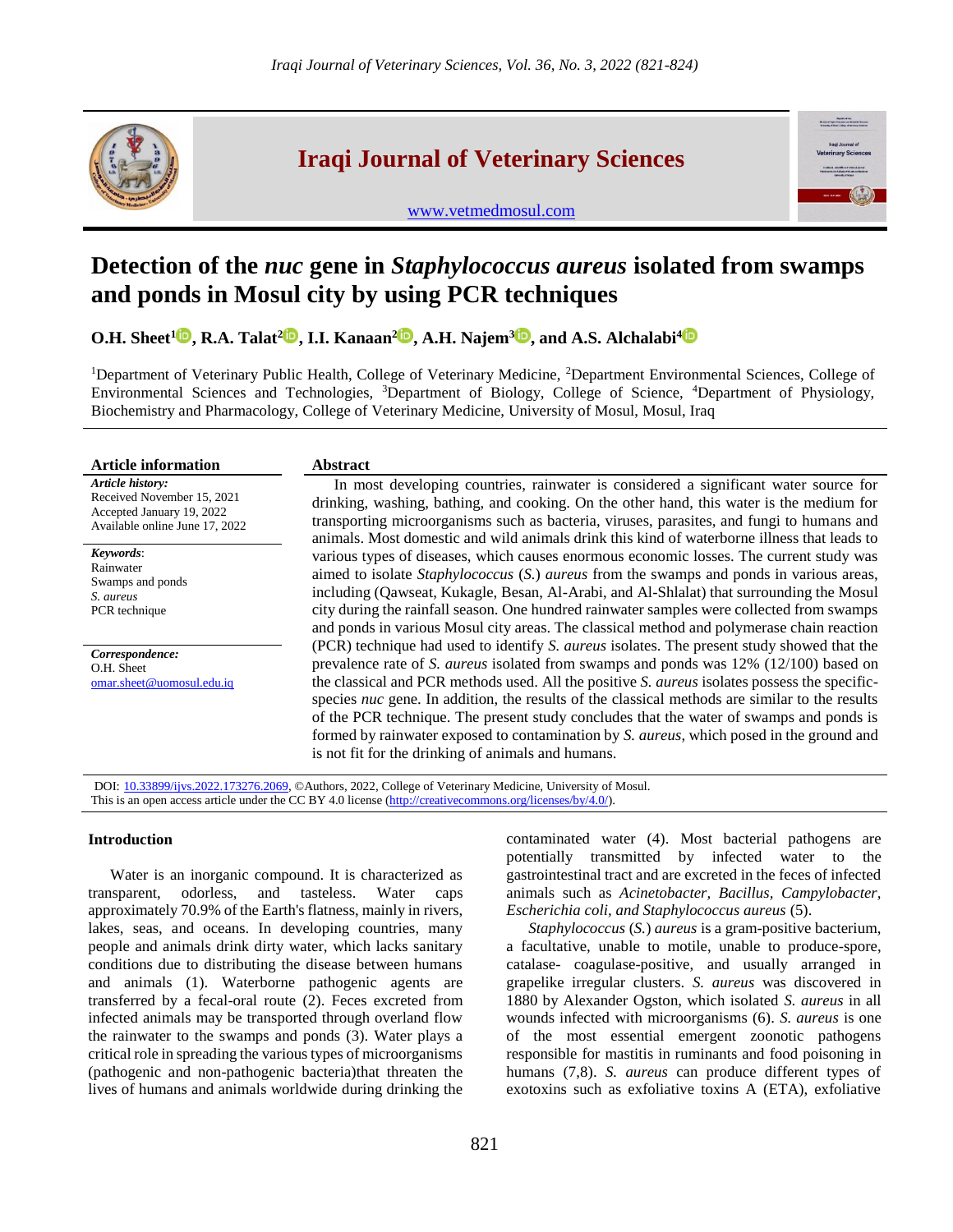toxins B (ETB), toxic shock syndrome toxin-1 (TSST-1), panton-valentine leukocidin (PVL), and staphylococcal enterotoxins (SEs) (9). Staphylococcal enterotoxins are responsible for to cause of staphylococcal food poisoning in humans (10). *S aureus* is a primary causative agent of various types of disease in humans, such as skin lesions, osteomyelitis, endocarditis, urinary tract infections, and nosocomial infection of surgical wounds (11). *S. aureus* is considered one of the leading causes of mastitis in ruminants, which are very problematic to cure (12). In dairy manufacturing, ruminants mastitis is a significant disease that causes enormous economic losses, including inferior goodness and less milk production, incomplete butchery, veterinary and medicine costs, and loss of genetic capability (13).

The current study aims to isolate *S. aureus* from swamps and ponds from different districts in Mosul city, to assess the hygienic water for animals' consumption via the classical methods and the molecular diagnosis and characterization method of *S. aureus* isolated from swamps and ponds.

### **Materials and methods**

#### **Sample collection**

One hundred water samples were collected in the present study from the swamps and ponds that accumulated through the rainwater season in the various regions in Mosul city (Qawseat, Kukagle, Besan, Al-Arabi, and Al-Shlalat) during the period from November 2019 to February 2020. The samples were obtained from the swamps and ponds formed by rainwater within 24 h. All samples were collected using sterile containers and then transmitted directly to laboratories of the College of Science and College of Veterinary Medicine, Mosul University, Iraq, to identify the phenotypic characterizations of *S. aureus* and extract DNA. All the samples were streaked onto Blood agar (Lab M limited Topley house, United Kingdom), and two selective media: Mannitol salt agar (Lab M limited Topley house the United Kingdom) and Vogel-Johnson agar (Lab M limited Topley house, United Kingdom). All the plates were placed into the incubator at 37°C for 24 h.

### **Confinement and testimony of** *S. aureus*

The gram stain and the traditional biochemical methods (catalase and coagulase test) were used to identify the suspected *S. aureus* colonies and their morphology (14).

#### **DNA extraction and Template Preparation**

The purified *S. aureus* was prolefeed on the mannitol salt agar for 24 h at 37°C. Based on the manufacturer's instructions of the DNeasy blood and tissue kit (Qiagen, Hilden, Germany), the DNA of *S. aureus* was isolated by using the protocol for Gram-positive bacteria.

#### **PCR reaction**

The present study used the PCR assay to distinguish *S. aureus* by detecting the species-specific *nuc* gene (166 bp) (15). The whole volume of the mixture was 25 μL and consisted of: 1 μL primer F 5-CCTGAAGCAAGTGCA TTTACGA-3 10 pmol/μL (Eurofins Genomics, Germany), one μL of primer R 5- CTTTAGCCAAGCCTTGACGAACT-3 10 pmol/μL (Eurofins Genomics, Germany), 12.5 μL of 2×Go Taq Green Mix Master containing (Promega Corporation, USA), eight μL of nuclease-free water (Promega Corporation, USA), and 2.5 μL DNA template of *S. aureus*. The mixture was posed in a PCR reaction tube (Biozym, Oldenhorf, Germany). The thermocycler program was placed as follows: at 95ºC for 5 minutes to the denaturation, 35 cycles, where each cycle consisted of Ⅰ. denaturation at 95ºC for 30 sec.; Ⅱ. annealing at 54ºC for 30 seconds; Ⅲ. extension at 72ºC for 30 sec., and 5 min. At 72ºC for the final extension. Finally, the amplicons were determined using gel electrophoresis and DNA marker 100 bp marker in 2% agarose gel (Peqlab, Erlangen, Germany).

## **Results**

In the current study, the prevalence rate of *S. aureus* in swamps and ponds was 12% (12/100). The positive *S. aureus* isolates on mannitol salt agar were round and golden-yellow colonies. In addition, the positive isolates of *S. aureus* were declared hemolysis on blood agar plates and black colored colonies on Vogel-Johnson agar. Furthermore, the isolates were positive with gram stain, catalase test, and coagulase test. The PCR result showed that the *nuc* mRNA was identified in 12% of the isolates (Figure 1). The results of the classical methods for identifying *S. aureus* isolated from the water of swamps and ponds concurred with the result of the PCR technique.



Figure 1: Agarose gel electrophoresis of PCR products: 100 bp DNA ladder, positive result at 166 bp for *nuc* gene of *S. aureus* isolates.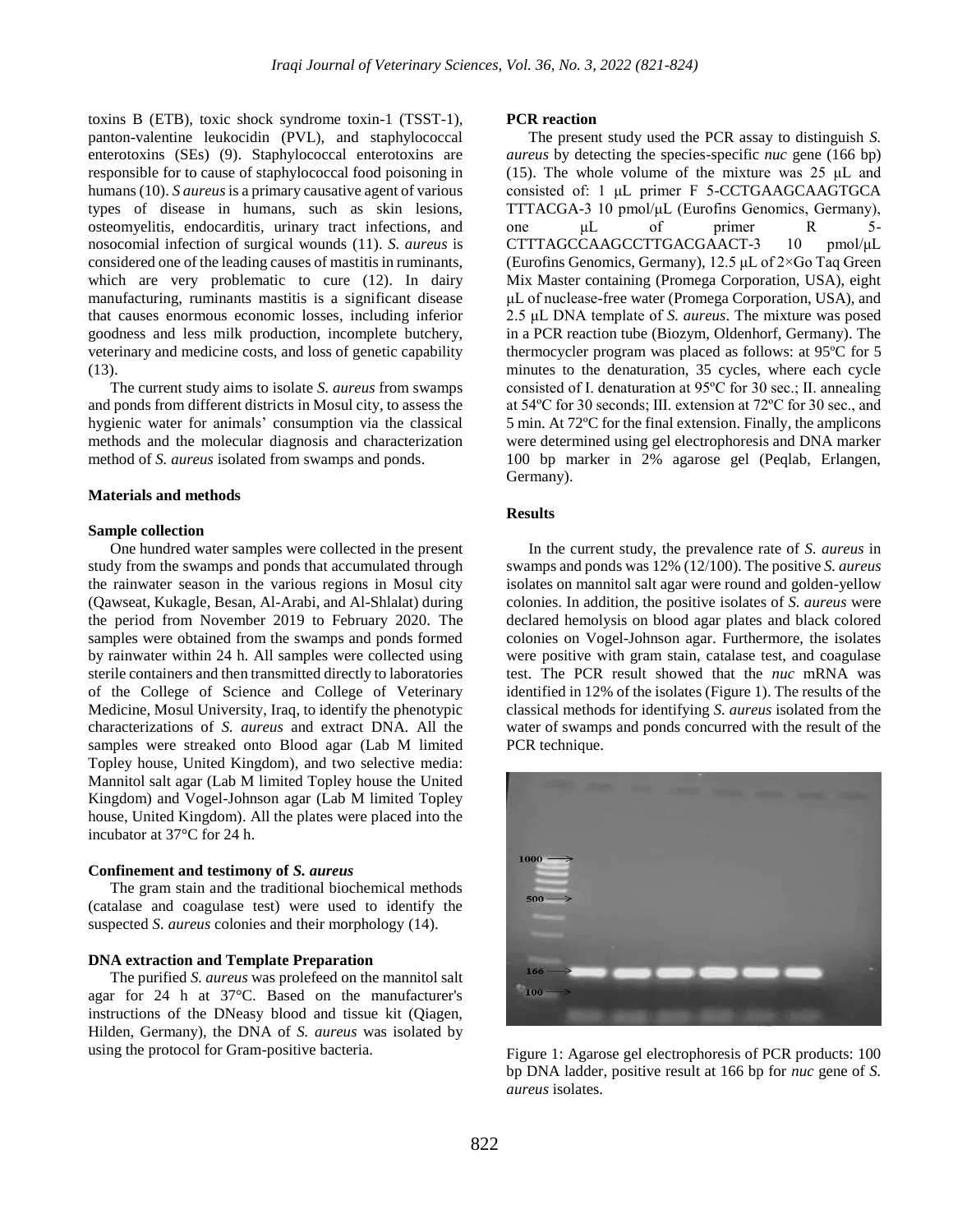## **Discussion**

Animals need water continuously to fulfill their vital works every day. Animal bodies are mostly water, so all the reactions in all systems of animals use water required as a medium. In addition, water saves the temperature of the animal's body during drinking and sweating through the skin. The most important reservoirs of zoonotic pathogen bacteria, which may be the origin of waterborne bacteria, are waste from humans and animals. During 1986-1998, many waterborne disease outbreaks had occurred due to pasturing animals near the sources of water (16). Many previous studies referred to the agreeable levels of microbiological quality in the rainwater by using the classical methods to detect the pathogenic bacteria (17). In recent years, other studies employed the PCR technique to direct the monitoring of microorganisms in environmental water. The PCR technique has several features, such as it is the more rapid, simple, cheap, and accurate approach to detect many types of pathogenic bacteria in rainwater (18). In the present study, the prevalence rate of *S. aureus* isolated from water of swamps and ponds was 12% (12/100). A previous study in Southeast Queensland, Australia, showed that the prevalence rate of *S. aureus* isolated from the rainwater tanks is 15% (19). While, the USA and Nigeria showed that the most pathogenic bacteria isolated from water of swamps and ponds were *S. aureus* (20,21).

Additionally, the previous study appeared that the prevalence rate of *S. aureus*isolated from the well water used for drinking animals and humans was  $6.25\%$   $(20/144)$   $(22)$ . Feces excreted from infected animals by pathogen bacteria may be transported directly toward water sources through overland flow such as rainwater and sewage water (23). Moreover, most farmers had used the wastewater to plant irrigation for conserving hydrological resources that may be helped to spread the pathogenic bacteria in the environment (24). Suspended sediments may play an essential role in transporting fecal bacteria into the water (25).

#### **Conclusion**

The study concludes that the water of the swamps and ponds formed during the rainfall in the winter season in different districts of Mosul city was contaminated by *S. aureus* as a result of its transportation via rainwater from contaminated to non-contaminated areas making this water is not suitable for both animal and human consumption. Our recommendations to the owners are not to use the water of the swamps and ponds for animal consumption to avoid the spread of any zoonotic diseases among the human and animal population.

## **Acknowledgments**

The authors acknowledge the efforts of the University of Mosul, College of Veterinary Medicine, College of Environmental Sciences and Technology, and College of Sciences for providing all the facilities to carry out the project in their laboratories.

#### **Conflict of interest**

The author declares that there are no conflicts of interest regarding the publication of this manuscript.

## **Reference**

- 1. Ezzati M, Lopez AD, Rodgers A, Vander Hoorn S, Murray CJ, Comparative Risk Assessment Collaborating G. Selected major risk factors and global and regional burden of disease. Lancet. 2002;360(9343):1347-60. DOI[: 10.1016/S0140-6736\(02\)11403-6.](http://dx.doi.org/10.1016/S0140-6736(02)11403-6)
- 2. Ford TE. Microbiological safety of drinking water: the United States and global perspectives. Environ Hlth Perspect. 1999;107:191. DOI: [10.1289/ehp.99107s1191](https://dx.doi.org/10.1289%2Fehp.99107s1191)
- 3. Sayah RS, Kaneene JB, Johnson Y, Miller R. Patterns of antimicrobial resistance observed in Escherichia coli isolates obtained from domesticand wild-animal fecal samples, human septage, and surface water. Appl Environ Microbiol. 2005;71(3):1394-404. DOI: [10.1128/AEM.71.3.1394-1404.2005](https://ui.adsabs.harvard.edu/link_gateway/2005ApEnM..71.1394S/doi:10.1128/AEM.71.3.1394-1404.2005)
- 4. Oliver JD. The viable but nonculturable state in bacteria. J Microbiol. 2005;43 Spec No:93-100. [\[available at\]](https://www.koreascience.or.kr/article/JAKO200503018543485)
- 5. Rusin PA, Rose JB, Haas CN, Gerba CP. Risk assessment of opportunistic bacterial pathogens in drinking water. Rev Environ Contam Toxicol. 1997;152:57-83. DOI[: 10.1007/978-1-4612-1964-4\\_2](http://www.doi.org/10.1007/978-1-4612-1964-4_2)
- 6. Lakhundi S, Zhang K. Methicillin-Resistant *Staphylococcus aureus*: Molecular Characterization, Evolution, and Epidemiology. Clin Microbiol Rev. 2018;31(4). DOI[: 10.1128/CMR.00020-18](http://www.doi.org/10.1128/CMR.00020-18)
- 7. Sheet OH, Hussien SA, Alchalaby AY. Detection of methicillinresistant Staphylococcus aureus from broiler carcasses in Mosul city. Iraqi J Vet Sci. 2021;35(3):489-93. DOI: [10.33899/ijvs.2020.127052.1451](http://www.doi.org/10.33899/ijvs.2020.127052.1451)
- 8. Sheet OH, Jwher DhM, Al-Sanjary RA, Alajami AD. Direct detection of Staphylococcus aureus in camel milk in the Nineveh governorate by using the PCR technique. Iraqi J Vet Sci. 2021;35(4):669-72. DOI: [10.33899/ijvs.2020.127725.1524](http://www.doi.org/10.33899/ijvs.2020.127725.1524)
- 9. Francis JS, Doherty MC, Lopatin U, Johnston CP, Sinha G, Ross T. Severe community-onset pneumonia in healthy adults caused by methicillin-resistant Staphylococcus aureus carrying the Panton-Valentine leukocidin genes. Clin Infect Dis. 2005;40(1):100-7. DOI: [10.1086/427148](http://www.doi.org/10.1086/427148)
- 10. Balaban N, Rasooly A. Staphylococcal enterotoxins. Int J Food Microbiol. 2000;61(1):1-10. DOI[: 10.1016/s0168-1605\(00\)00377-9](http://www.doi.org/10.1016/s0168-1605(00)00377-9)
- 11. Tong SY, Davis JS, Eichenberger E, Holland TL, Fowler VG, Jr. Staphylococcus aureus infections: epidemiology, pathophysiology, clinical manifestations, and management. Clin Microbiol Rev. 2015;28(3):603-61. DOI[: 10.1128/CMR.00134-14](http://www.doi.org/10.1128/CMR.00134-14)
- 12. Boss R, Naskova J, Steiner A, Graber HU. Mastitis diagnostics: quantitative PCR for Staphylococcus aureus genotype B in bulk tank milk. J Dairy Sci. 2011;94(1):128-37. DOI[: 10.3168/jds.2010-3251](http://www.doi.org/10.3168/jds.2010-3251)
- 13. Seegers H, Fourichon C, Beaudeau F. Production effects related to mastitis and mastitis economics in dairy cattle herds. Vet Res. 2003;34(5):475-91. DOI[: 10.1051/vetres:2003027](http://www.doi.org/10.1051/vetres:2003027)
- 14. Quinn PJ, Markey BK, Carter ME, Donnelly WJC, Leonard FC, D M. Veterinary Microbiology and Microbial Diseases. 1st ed Blackwell Science Ltd, Chichester, West Sussex, UK. 2002. [\[available at\]](https://www.cabdirect.org/cabdirect/abstract/20013163051)
- 15. Graber HU, Casey MG, Naskova J, Steiner A, Schaeren W. Development of a highly sensitive and specific assay to detect Staphylococcus aureus in bovine mastitic milk. J Dairy Sci. 2007;90(10):4661-9. DOI[: 10.3168/jds.2006-902](http://www.doi.org/10.3168/jds.2006-902)
- 16. Gerba CPS, James E. Sources of pathogenic microorganisms and their fate during land application of wastes. J Environ Qlty. 2005;34(1):42. DOI[: 10.2134/jeq2005.0042a](http://www.doi.org/10.2134/jeq2005.0042a)